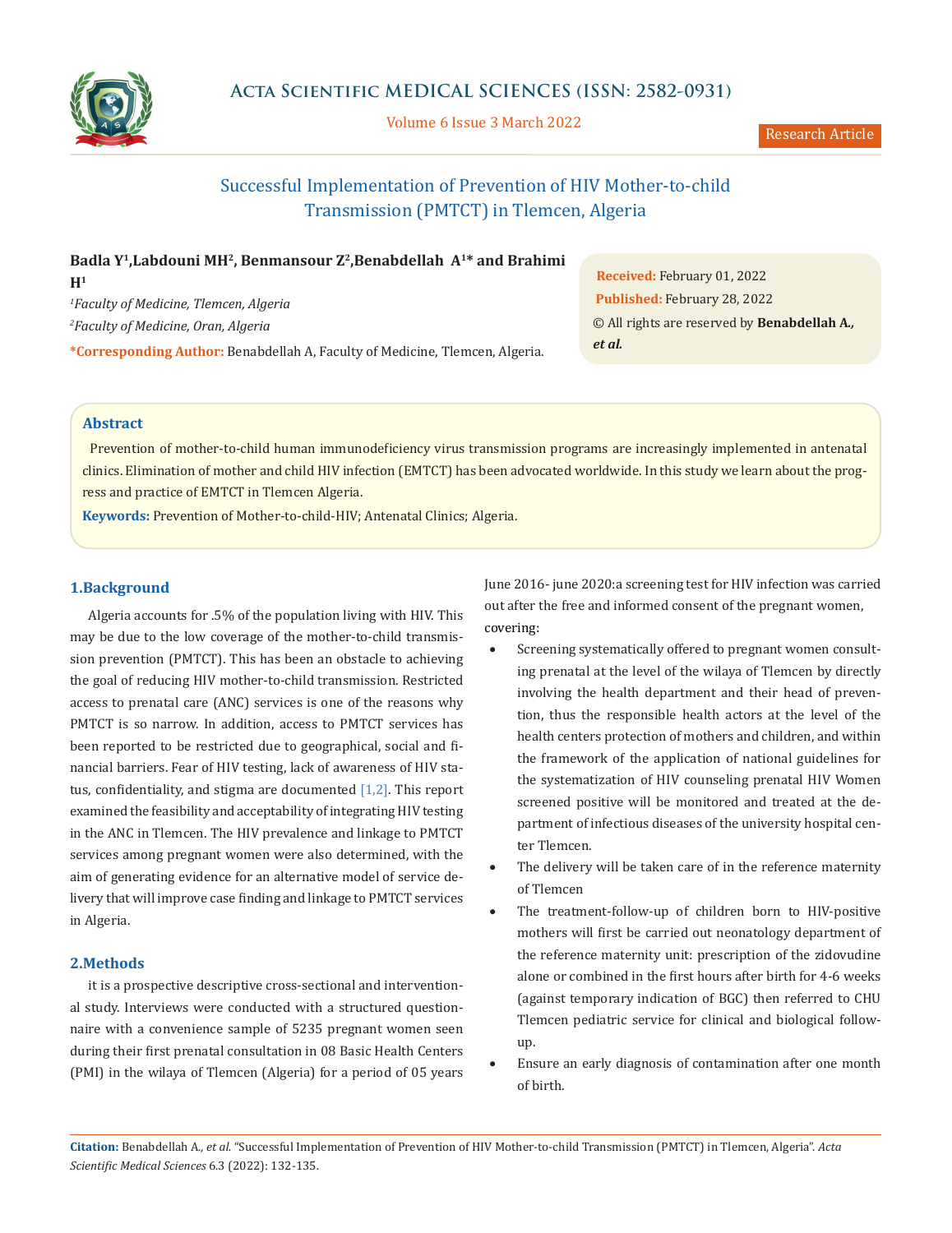#### 133

## **3.Results**

- A total of 5235 pregnant women with a median age of 25 years (IQR: 22-28) and mean gestational age of 4.7 months (SD: ± 2.3) in 08 health basic centers were offered HIV testing. Of these, (%) were married, 49.1% had completed secondary education, and 67.4% were engaged in occupations. Approximately 70.3% (/) were aged between 20 and 29 years.
- 5235 pregnant women were in prenatal consultation from june 2016 to june 2020.
- 3845 pregnant women (FE) received PMTCT HIV counseling.
- The acceptance rate for an HIV test was 79.14%.
- The HIV seropositivity rate was  $0.59\%$  (19/3043 patients)
- The rate of mother-to-child transmission was equivalent to zero.

| Age           | <b>PW</b> tested | $HIV + PW$ | Prevalence %o |
|---------------|------------------|------------|---------------|
| $<$ 20 years  | 252              | 02         | 7.93          |
| 20-25 years   | 1073             | 06         | 5.59          |
| $25-30$ years | 1247             | 08         | 6.41          |
| 30-35 years   | 285              | 02         | 7.01          |
| > 35 years    | 186              | 01         | 5.37          |
| <b>TOTAL</b>  | 3043             | 19         | 6.24          |

**Table 2:** Distribution of HIV prevalence concerning the age from

2016 to 2020 among pregnant women (PW) in Tlemcen.

| <b>Table 1:</b> Distribution of HIV prevalence from 2016 to 2020among pregnant women (PW) in Tlemcen. |  |
|-------------------------------------------------------------------------------------------------------|--|
|-------------------------------------------------------------------------------------------------------|--|

| <b>Years</b>        | <b>Pregnant women</b> | <b>Pregnant women seen</b> | Nb of tests | $HIV + PW$ | Prevalence % | Global efficacy % |
|---------------------|-----------------------|----------------------------|-------------|------------|--------------|-------------------|
| June 16-May 17      | 1270                  | 930                        | 419         |            | 4.77         | 33                |
| June $17$ -May $18$ | 1435                  | 877                        | 730         | 4          | 5.47         | 50.87             |
| June 18-May 19      | 1391                  | 1020                       | 914         |            | 5.47         | 65.70             |
| June 19-May20       | 1139                  | 1018                       | 980         |            | 8.16         | 86                |
| Total               | 5235                  | 3845                       | 3043        | 19         | 6.24         | 58.12             |

#### **3.1.Seroprevalence of HIV infection**

The overall prevalence of HIV infection in pregnant women in the wilaya of Tlemcen was: 0.624% which corresponds to 6.24 per thousand. All HIV-positive pregnant women were infected with HIV 1.

3.1.1.Distribution of HIV prevalence from 2016 to 2020 in Tlemcen.

In our study, there is a slight increase in HIV seroprevalence during the 2<sup>nd</sup> and 3<sup>rd</sup> year of the study and a maximum prevalence during the last year (0.816%) of the same for the effectiveness of the study. (table 1)

3.1.2.Distribution of HIV prevalence concerning the age from 2016 to 2020 among pregnant women (PW) in Tlemcen.

In our study, there is a slight increase in HIV seroprevalence when the pregnant women is aged less than 20 years (table 2).

3.1.3.Distribution of HIV prevalence concerning the residency from 2016 to 2020 among pregnant women (PW) in Tlemcen.

Tlemcen represents the highest seroprevalence estimated at 0.75%, Nedroma represents the lowest seroprevalence (0.28%) .(table 3).

3.1.4.Distribution of the pregnant women concerning the parity among pregnant women (PW) from 2016 to 2020 in Tlemcen.

65% of pregnant women were at their first pregnancy. (table 4)

3.1.5.Distribution of the pregnant women concerning the education status of HIV pregnant women from 2016 to 2020 in Tlemcen.

55% had completed secondary education.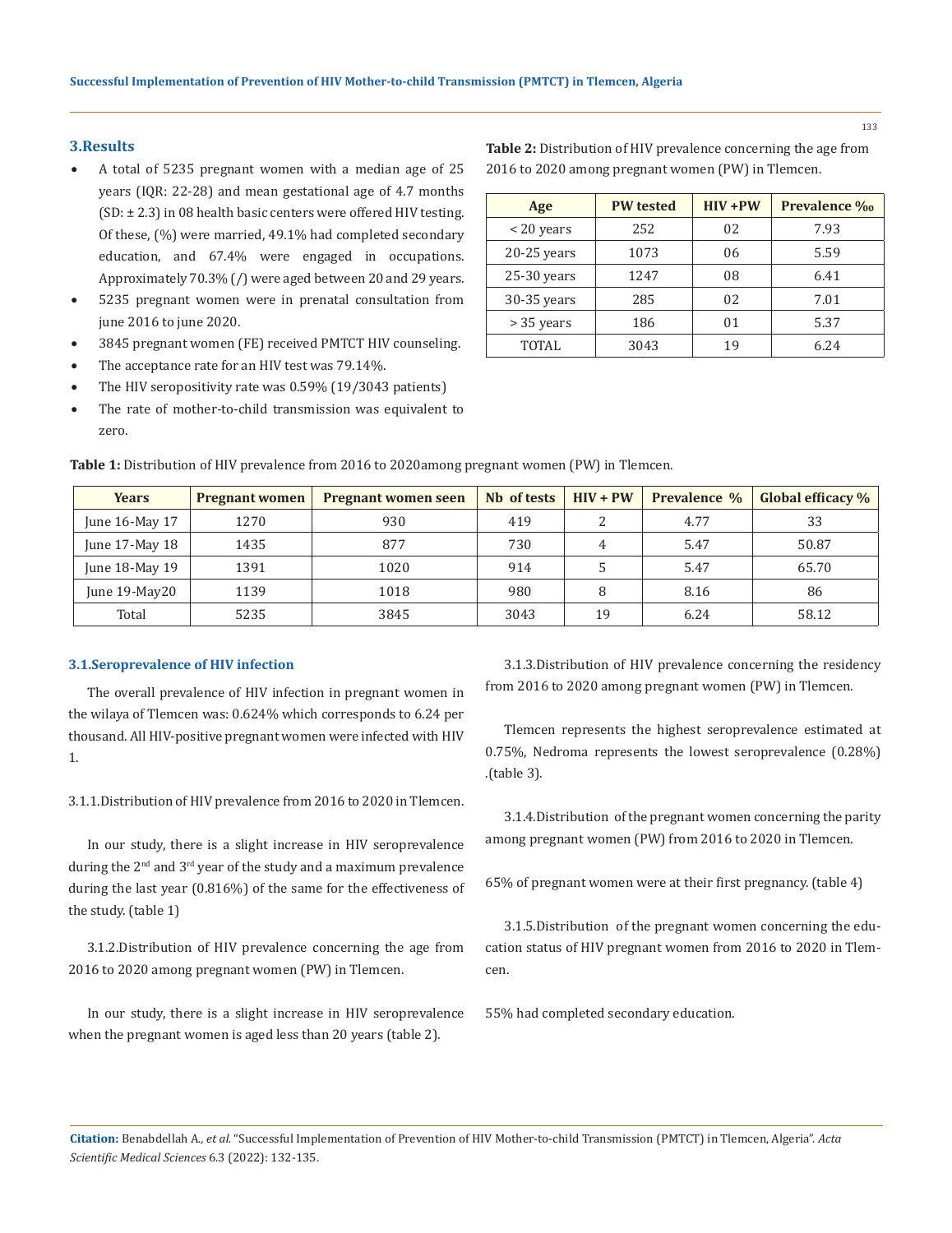|                    |       | Tlemcen   Ouled mimoun   Maghnia   Remchi |          |          | <b>Nedroma</b> | <b>Total</b> |
|--------------------|-------|-------------------------------------------|----------|----------|----------------|--------------|
| PW screened        | 800   | 555                                       | 680      | 660      | 348            | 3043         |
| $HIV + PW$         | 06    | 03                                        | 05       | 4        | 01             | 19           |
| Seroprevalence (%) | 0.75% | 0.54                                      | $0.73\%$ | $0.60\%$ | $0.28\%$       | 0.62%        |

**Table 3:** Distribution of HIV prevalence concerning the residency among pregnant women (PW) from 2016 to 2020 in Tlemcen.

**Table 4:** Distribution of HIV prevalence concerning the parity among PW from 2016 to 2020 in Tlemcen.

| <b>PW Captured</b> | $1st$ pregnancy | $2d$ pregnancy | $3d$ pregnancy | $4th$ pregnancy | <b>Total</b> |
|--------------------|-----------------|----------------|----------------|-----------------|--------------|
| Number             | 3430            | 730            | 865            | 210             | 5235         |
| $\%$               | 65.52           | 13.94          | 16.52          | 4.01            | 100          |

**Table 5:** Distribution of HIV prevalence concerning the counsel-

ing of HIV pregnant women among pregnant women (PW) from 2016 to 2020 in antenatal clinics (ANC), Tlemcen.

| <b>PW</b> | <b>Council pretest</b>   Nb of tests   Refusal   HIV positive |        |        |        |
|-----------|---------------------------------------------------------------|--------|--------|--------|
| 5235      | 3845                                                          | 3043   | 802    | 19     |
| $\%$      | 73,44%                                                        | 79.14% | 20,85% | 0,624% |

3.2.Acceptability of HIV testing :Characteristics of HIV-positive pregnant women.

The characteristics of pregnant women who accepted HIV testing are :

- 5235 pregnant women were offered HIV testing. 3043 accepted HIV testing, with 19 (.5%) showing positive HIV results. Age, education, marital status, occupation and residency did not have any association with the acceptability of the HIV testing. (table 5)
- There is no significant difference between HIV negative pregnant women and HIV positive pregnant women concerning the age (KHI<sup>2</sup> = 1.2553; p value = .868).
- There is no significant difference between HIV negative pregnant women and HIV positive pregnant women concerning the residency (KHI<sup>2</sup> =  $1.03$ ; p value = .9052). The level of education, the occupation and the marital status had no significant difference. The absence of a risk factor is the main cause of non-acceptability of screening (49.89%) followed by the agreement of the spouse (20.06%), the fear of the discovery of HIV infection during pregnancy (17.58%). (table 6)

**Table 6:** Causes of HIV testing refusal.

|                         | Number of cases | $\frac{0}{0}$ |
|-------------------------|-----------------|---------------|
| Fear of HIV infection   | 141             | 17.58         |
| Absence of risk factor  | 400             | 49.89         |
| Take opinion of husband | 161             | 20.06         |
| Undetermined            | 100             | 12.46         |
| Total                   | 802             | 100           |

Characteristics of the HIV positive pregnant women:

- 83.33% were married. 55.55% were unemployed. 38% were likely in their first trimester.
- All HIV pregnant women were put on a triple antiretroviral therapy immediately.
- The average initial HIV viral load was  $(75690 + or 320)$ .No side effects from the treatment. 77.77% had vaginal delivery. 04 out of 18 had cesarean section (two for obstetrical reasons)
- All our patients reported stigma.
- 88.8% HIV PCR results were negative at delivery.
- HIV PCR result of newborn at 3 months were negative at 100%.
- HIV PCR results of newborn at 6 months were negative at 100%.
- All the children at 18 months had negative HIV test.